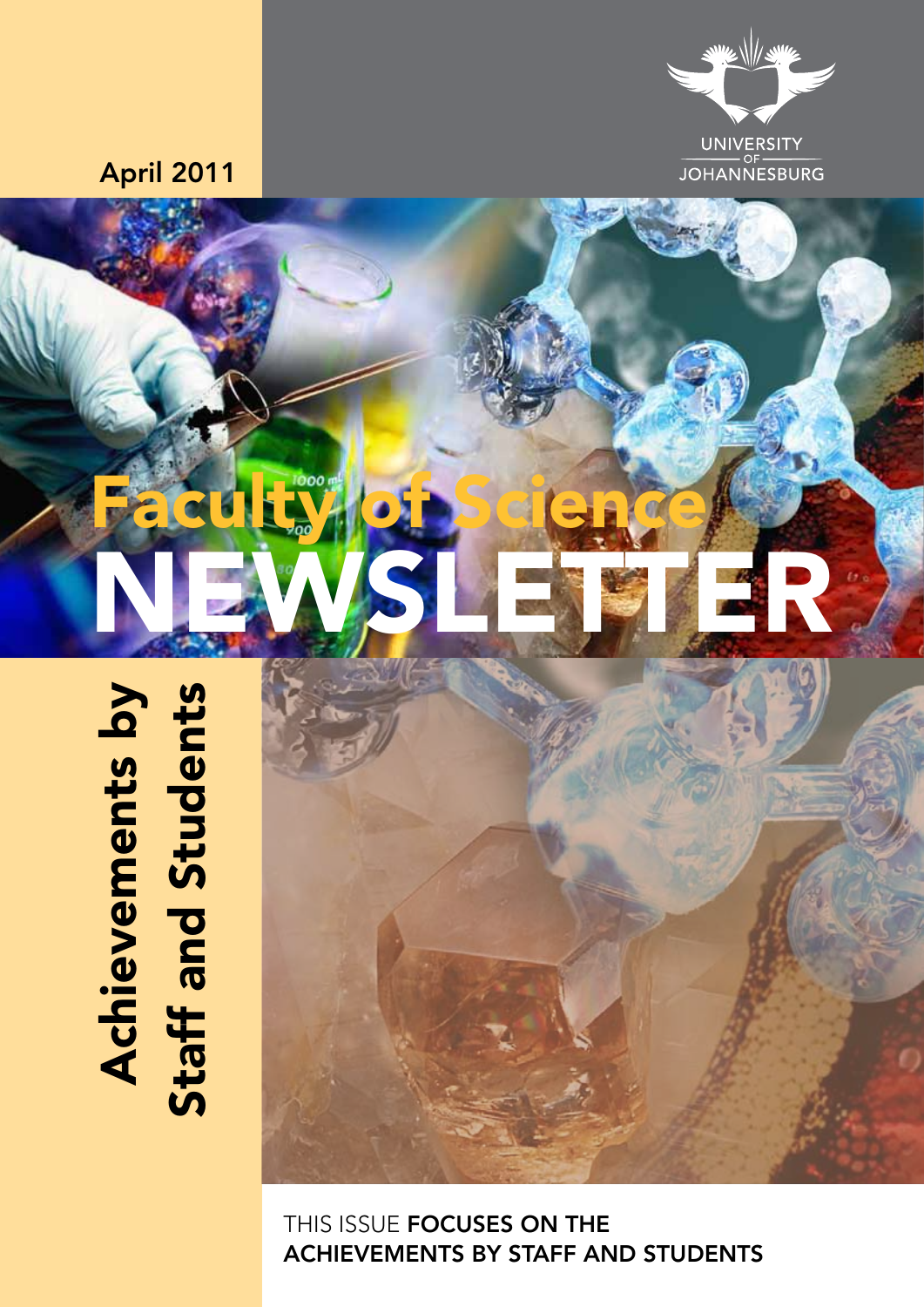

## Achievements by Staff and Students

### Geoscientists to scrutinize Africa's geological history

For the first time in South Africa, the 23rd Colloquium of African Geology (CAG23) took place in January 2011 at the University of Johannesburg (UJ).

No less than 400 geoscientists from African, European, American, Australian and Asian countries reflected on the challenges, threats, obstacles, advances and opportunities in different aspects of geosciences, earth science, research and education in Africa and around the world at 16 scientific sessions and workshops.

The CAG23 opening ceremony took place at the UJ's Soweto Campus. The South Africa Minister of Science and Technology, Naledi Pandor delivered the opening address at this special occasion. All the scientific sessions, short courses, workshops and exhibitions took place on the University's Auckland Park Kingsway Campus.

"The conference enhanced the understanding of the mitigation of a large range of natural hazards that affect society. CAG23 has evolved over the last 47 years and became the foremost African geology forum, internationally. It also plays a crucial role in stimulating scientific

collaboration and networking within African countries and the rest of the world," according to Prof Hassina Mouri, a senior lecturer and researcher at the UJ's Department of Geology.

CAG23 was hosted by UJ in cooperation with the University of Witwatersrand, the Geological Society of South Africa, the Mineralogical Association of South Africa and the Nuclear Energy Corporation of South Africa under the auspices of the Geological Society of Africa, aims to develop research and education related to the earth sciences in Africa.

### Inauguration of the South African Cell Death Society

Cell death is essential for a plethora of physiological processes, and its deregulation characterizes numerous human diseases. The in-depth investigation of cell death and its mechanisms constitutes a formidable challenge for fundamental and applied biomedical research, and has tremendous implications for the development of novel therapeutic strategies.

The SA Cell Death Society (SA CDS) promulgates a better understanding of the mechanisms of cell death, establishing communication among the various branches of the research and communicating and coordinating the application of research findings. To ensure a local platform to disseminate research findings and foster collaborations, the inaugural SA CDS symposium was

hosted at the Two Oceans Aquarium in Cape Town,  $10<sup>th</sup> - 12<sup>th</sup>$  January 2011. The symposium was organized by Dr Marianne J Cronjé from the Department of Biochemistry, University of Johannesburg and was assisted by Dr Lester Davids from UCT.

Many *cell death* researchers were brought together to share research findings and had the opportunity to establish or strengthen collaborations. Keynote lectures were presented by Prof Richard Lockshin and Prof Zahra Zakeri, both from NY and director and president of the International Cell Death Society, respectively. The status of the meeting was further enhanced by colleagues attending from various SA universities, other states in the USA, Switzerland, Singapore and Czech Republic.

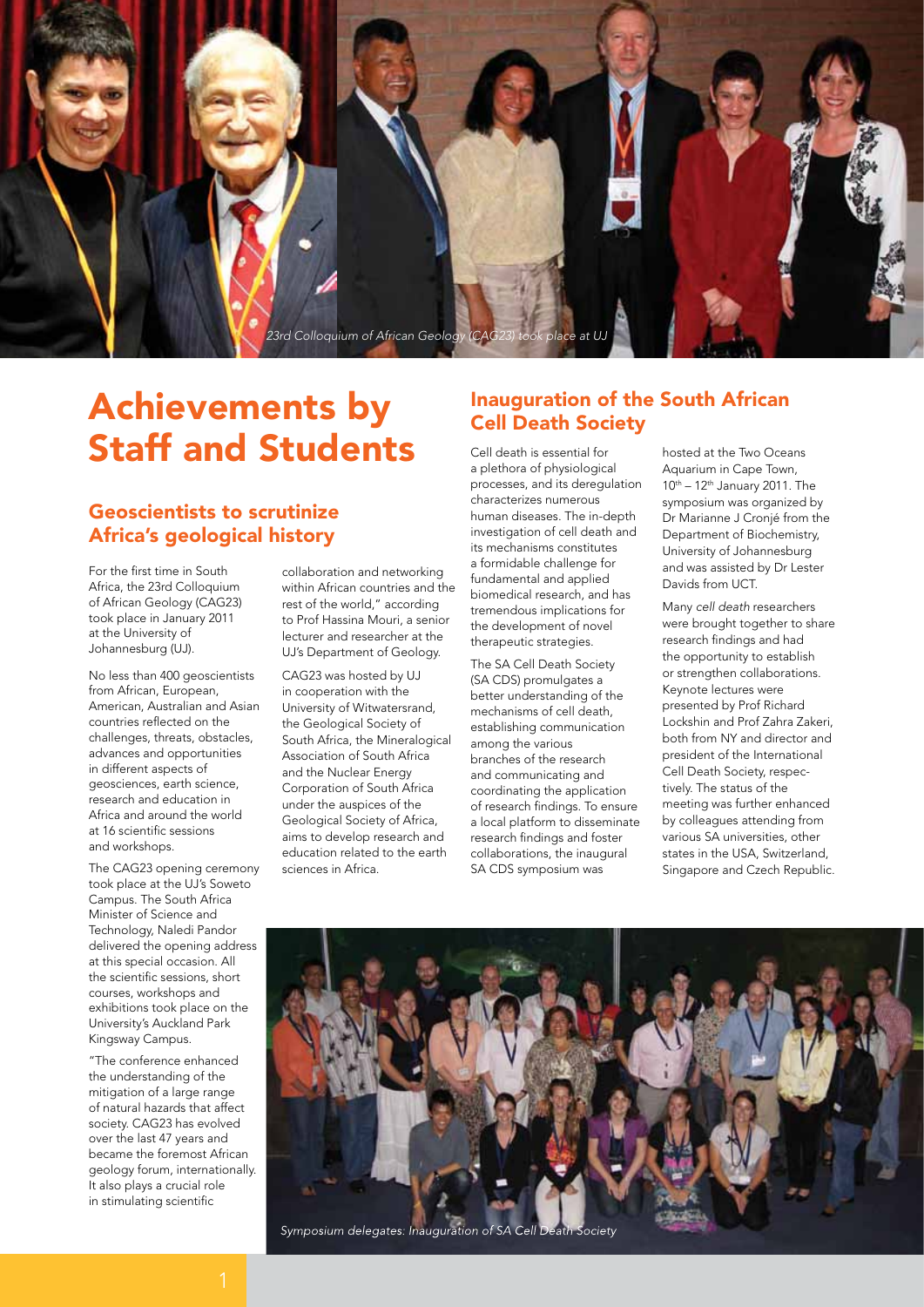

### First prize photographic competition

Prof Bruce Cairncross, Head of the Department of Geology, won first prize at the 27<sup>th</sup> Annual Tucson Gem and Mineral Show photographic competition held in Tucson, Arizona. He entered a picture he took of a macro specimen of topaz on quartz from Pakistan. The specimen measures 16 cm. A panel of judges decide on photographs of mineral specimens in various categories including microscopic crystals and macro specimens.



### SAAB Bronze Medal

The South African Association of Botanists (SAAB) awarded the SAAB Bronze Medal to Dr Anthony Richard Magee at a function in Grahamstown on Wednesday 19 January 2011.

The medal is awarded annually for the best PhD thesis in Botany in South Africa.

Dr Magee graduated in 2009 with a thesis entitled *Generic relationships of selected African genera of Apiaceae*. The promoter was Prof Ben-Erik van Wyk (Department of Botany and Plant Biotechnology, UJ), with Prof Patricia Tilney (of the same Department) and Prof Stephen Downie (University of Illinois, USA) as co-promoters. In his thesis, Dr Magee showed that Africa is not only the *Cradle of* 

*Mankind* but also the *Cradle* of large parts of a cosmopolitan plant family known as the Apiaceae or Umbelliferae. Seven research papers on this work alone have already appeared in international journals.

Dr Magee is currently working as a senior researcher at Kirstenbosch in Cape Town. He is a research associate of the Department of Botany and Plant Biotechnology, and contributes to ongoing collaborative research work in the Apiaceae and other families. Dr Magee was recently appointed on the editorial board of the South African Journal of Botany, an international journal managed by Elsevier.

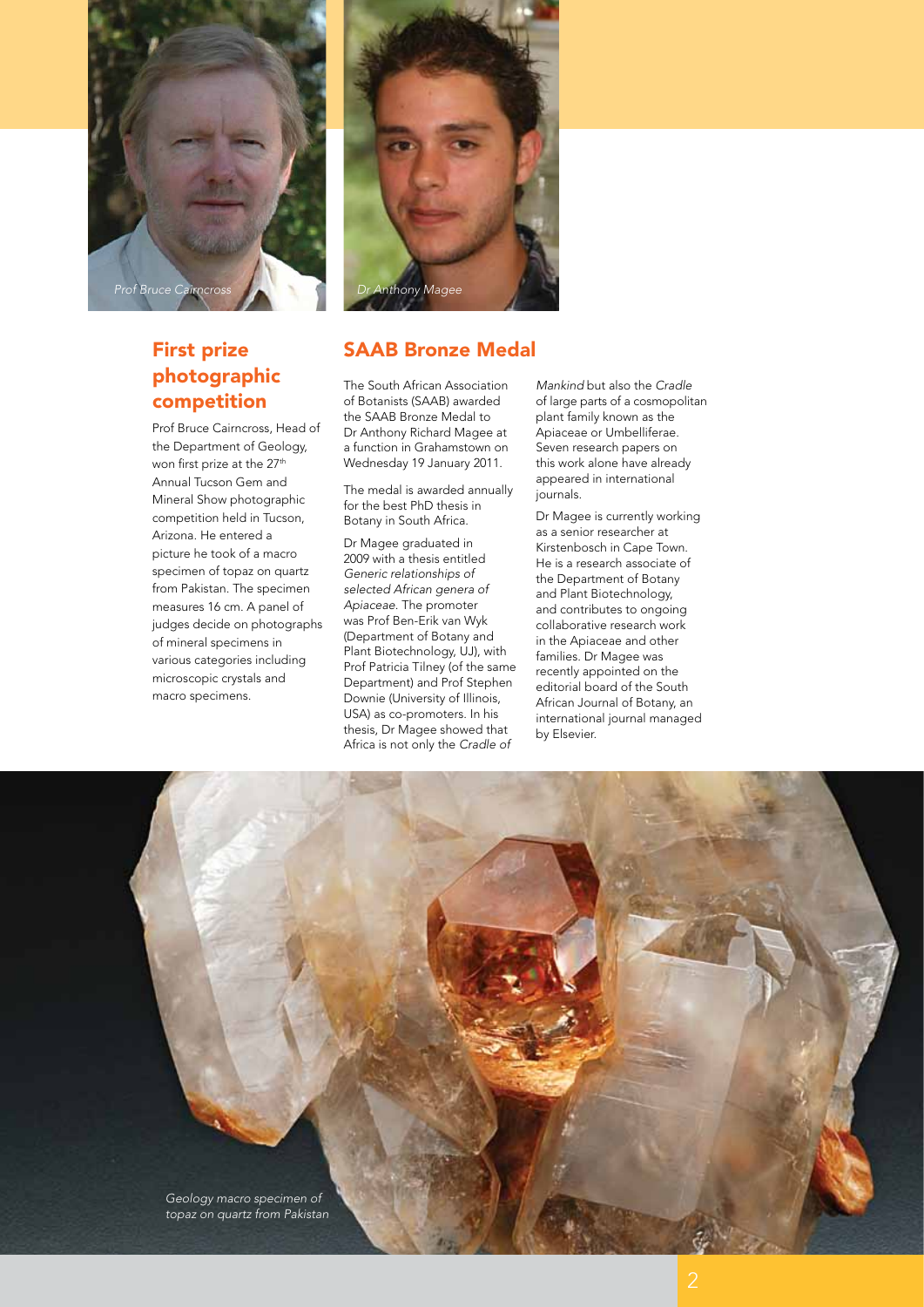

### The South African Academy for Science and Arts MT Steyn Medal

The South African Academy for Science and Arts announced that the MT Steyn Medal for Scientific and Technical Achievement for 2011 had been awarded to Prof CW Holzapfel, an Emeritus Professor in the Department

of Chemistry, University of Johannesburg.

The Academy describes the award as follows: The medal is one of the most important awards made by the Academy for leadership on the highest level in an area of science and

### Pannar Seed floating trophy and book prize of R1500 for best student paper presentation

Ms Lindy Esterhuizen, from the Department of Biochemistry, Faculty of Science, received the Pannar Seed floating trophy and book prize of R1500 for best student paper presentation at the 47th Congress of the South African Society for Plant Pathology (SASPP) at the Berg-en-Dal Conference Centre in the Kruger National Park. Her abstract entitled *Epidemiology and molecular characterisation of Tomato curly stunt virus and its insect vector Bemisia tabaci* 

technology. The award is the crown on a life time career, and can only be awarded to a person once in his/her life time. The award reflects the candidate's creative contributions towards the development, organization and continuous expansion of a branch or branches of scientific or technology, where such contribution has played a significant part in the advancement of science and technology, and had also been to the benefit of the country.

Prof Holtzapfel had been attached to the Rand Afrikaans University, and now the

*in South Africa* was accepted for an oral presentation. As she is in her final year of her PhD, her presentation was a summary of the work she did on *Tomato curly stunt virus and its insect vector in South Africa.* 

The SASPP aims to promote Plant Pathology in southern Africa and for that reason provides the opportunity for plant pathologists to meet and exchange information of mutual scientific interest at a biennial congress.

University of Johannesburg, as Professor of Chemistry, a position he held until his retirement in 2002. He was intensely involved in the teaching and training of both undergraduate and postgraduate students, acting as promoter for 35 MSc and 34 PhD students and publishing widely. His involvement also extended to numerous elements of the organisational and operational activities of the University. He held NRF research grants from 1984 to 2000 and held NRF ratings of A (1993) and A<sup>+</sup> (1998), a clear indication of his standing in the research community.



Matlhari Baloyi, a MSc student in the Enerkey Sustainable Mega-cities Programme, Department of Geography, Environmental Management and Energy Studies, has been invited to participate in The International Student Festival in Trondheim (ISFiT) 2011, in workshop 7. ISFiT

2011 has received about 4300 applications from 147 nations and only 450 of the most motivated and dedicated students were selected

The conference took place in Trondheim, Norway, from 11 February to 20 Februrary 2011. The title of ISFiT 2011 is *Globalize This: Health.*

The ISFiT Foundation consists of the Norwegian University of Science and Technology (NTNU), Sør-Trøndelag University College (HiST), the Student Society of Trondheim, "Studentsamskipnaden i Trondheim" (SiT), Trondheim local authority and Sør-Trøndelag County Authority.



Prof Holzapfel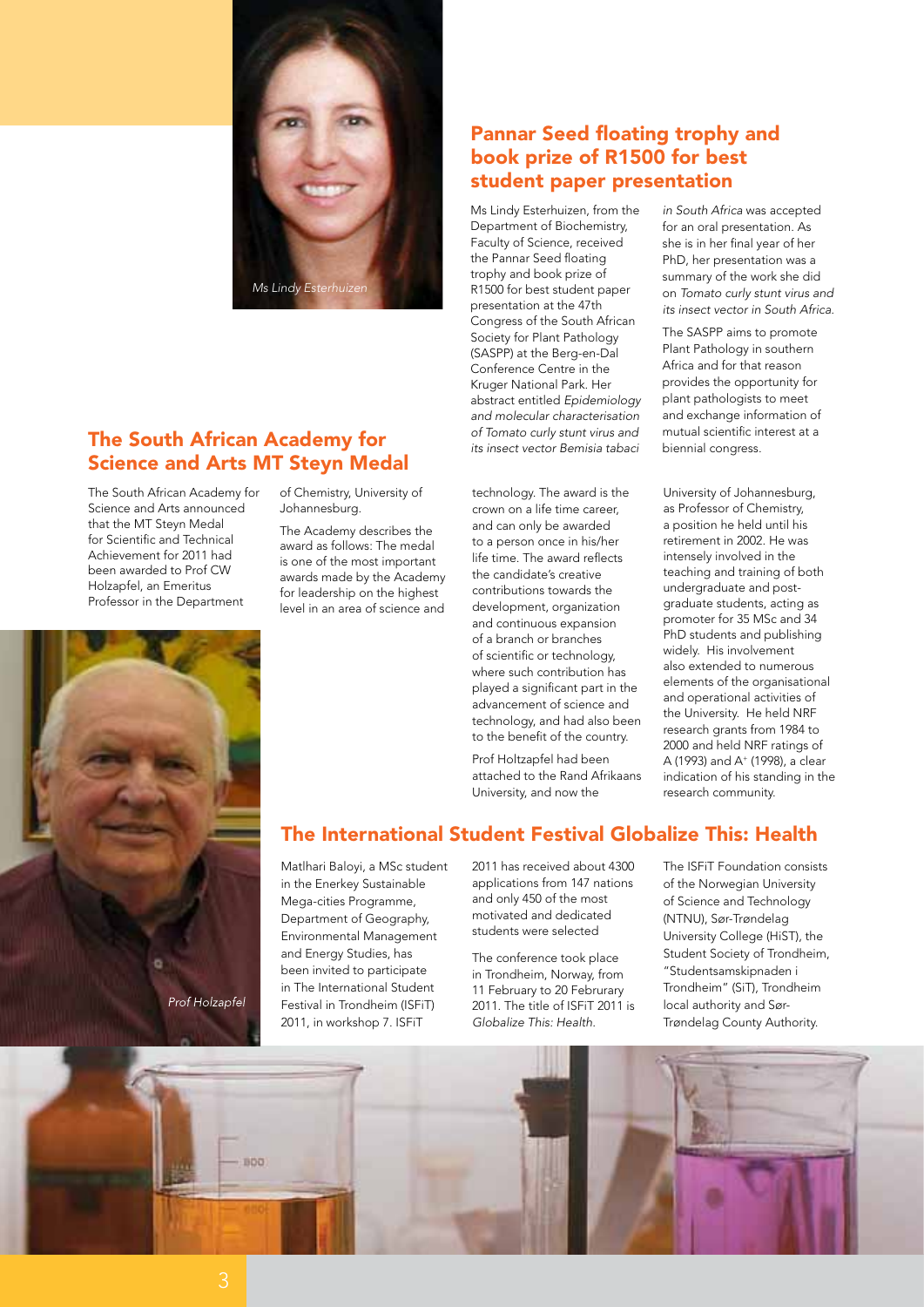The South African Academy for Science and Arts awarded the 2011 Erepenning van die Fakulteit Natuurwetenskap en Tegniek (Medal of Honour from the Faculty of Science and Technology) to Prof Ben-Erik van Wyk from the University of Johannesburg's Department of Botany and Plant Biotechnology.

The Medal of Honour is awarded for contributions and achievements with respect to the promotion and development of a specific study field and is only awarded

### The South African Academy for Science and Arts Medal of Honour

in extraordinary cases. Prof Van Wyk received this prize in recognition of the work he has done in Namaqualand and in the Karoo on medicinal plants and on the conservation of indigenous knowledge about the uses of plants.

Prof van Wyk has been attached to the Rand Afrikaans University (currently the University of Johannesburg) since 1984. He specializes in the classification and naming of plants (plant taxonomy) and is author of several books, mainly on medicinal plants and useful plants.



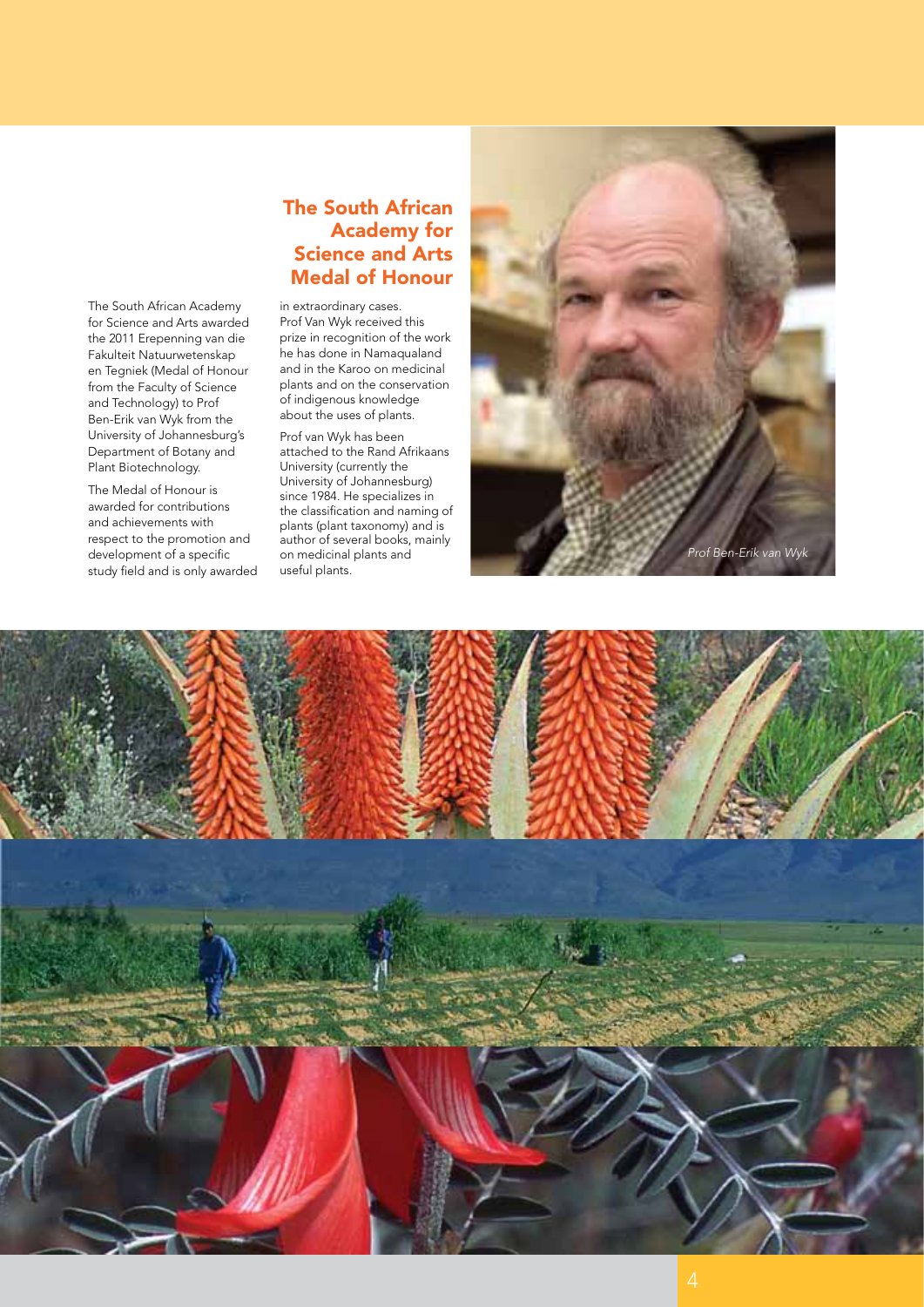

### The Microsoft Imagine Cup South Africa 2010 competition

The Microsoft Imagine Cup South Africa 2010 competition, which showcases a number of top Information Technology projects as developed by university students from all over South Africa, was held at the Farm Inn in Pretoria from 6 to 8 December 2010.

In a show of continued active involvement in such a prestigious national event, a total of seven projects developed by Honours and Third-year students at the

Academy for Information Technology, Faculty of Science were entered into the flagship Software Design competition category. Furthermore, Mr Kieron Ekron, the Academy's winner of Imagine Cup South Africa 2009, was a member of the panel of judges which include professionals and researchers from the CSIR, industry (local and abroad) and other tertiary institutions.

Under the mentorship of Professor Ehlers, Mr Mark Heydenrych's Project Blaze was placed second in the main competition of the Imagine Cup, Software Design. While announcing the winners, the MC noted that the decision between first and second place had been very close. In addition to Mr Heydenrych receiving a certificate to attend a training course and a monetary gift card, the Academy has also been awarded with a ML110 G6 server.

Adding to Mr Heydenrych's accomplishment, the Imagine Cup Interop Award was bestowed upon Mr Jean-Louis Kroon whose Project PS under the guidance of Professor

Coetzee was acknowledged as being the best example amongst all 38 projects present of how various platforms could achieve integration. Mr Kroon was awarded a monetary gift card with a second server for the Academy.

Mr Michael Dowse, a thirdyear student managed to pick up a third award for the Academy for his contribution to the Microsoft Opinion Poll. Amongst all students who participated, Mr Dowse's suggestions were regarded as being the most constructive. He was awarded with a Microsoft X-Box gaming console.

# Public Lectures 2011

|                               | 20 JANUARY: Prof Martyn Poliakoff  | D Les 103                      | $13:00 - 14:00$ |
|-------------------------------|------------------------------------|--------------------------------|-----------------|
| 22 FEBRUARIE: Prof Rui Krause |                                    | <b>B</b> Les 103               | $13:00 - 14:00$ |
| <b>17 MARCH:</b>              | Prof Steven Karataglidis           | <b>B</b> Les 104               | $13:00 - 14:00$ |
| <b>12 APRIL:</b>              | Prof Jan Kramer                    | <b>B</b> Les 104               | $13:00 - 14:00$ |
| <b>24 MAY:</b>                | Dr Eduard Venter                   | D Les 103                      | $13:00 - 14:00$ |
| 16 AUGUSTS: Dr Bobby Tait     |                                    | Council Chambers 13:00 - 14:00 |                 |
|                               | 20 SEPTEMBER: Prof Hartmut Winkler | Council Chambers 13:00 - 14:00 |                 |
|                               | 4 OCTOBER: To be confirmed         | Council Chambers 13:00 - 14:00 |                 |
|                               |                                    |                                |                 |

| D Les 103               | $13:00 - 14:00$ |
|-------------------------|-----------------|
| B Les 103               | $13:00 - 14:00$ |
| <b>B</b> Les 104        | $13:00 - 14:00$ |
| <b>B</b> Les 104        | $13:00 - 14:00$ |
| D Les 103               | $13:00 - 14:00$ |
| Council Chambers        | $13:00 - 14:00$ |
| Council Chambers        | $13:00 - 14:00$ |
| <b>Council Chambers</b> | $13:00 - 14:00$ |
|                         |                 |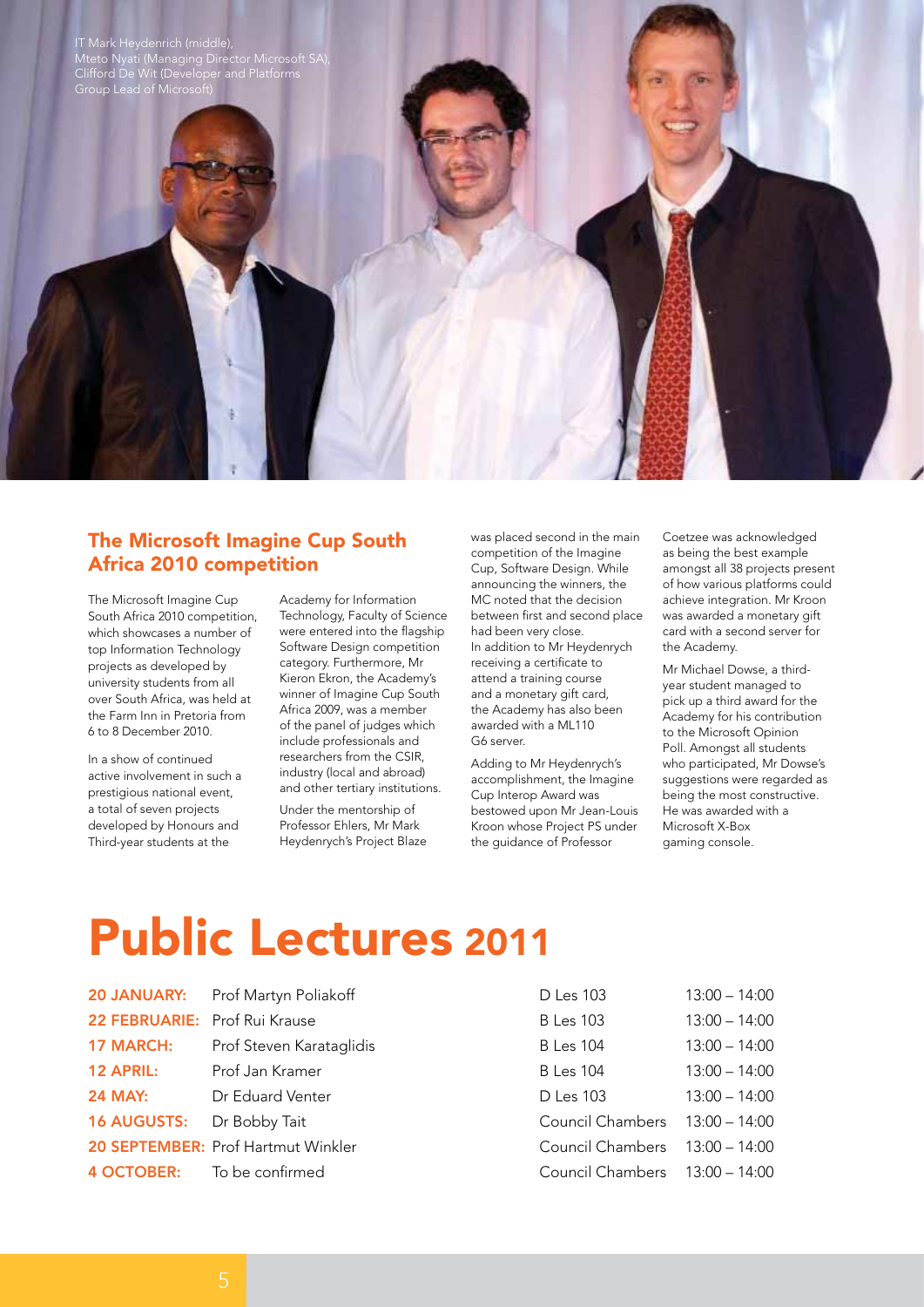

# Next Issues

This Newsletter focusses on Chemistry and the next Newsletter on Chemical Technology. Thereafter it will be:

| <b>MAY</b>               | Geology   Geography, Environmental Management and Energy Studies  |
|--------------------------|-------------------------------------------------------------------|
| <b>JUNE</b>              | IT   Applied Mathematics   Statistics   Mathematics               |
| <b>AUGUST</b>            | Biochemistry   Zoology   Botany   Food Technology   Biotechnology |
| <b>SEPTEMBER Physics</b> |                                                                   |